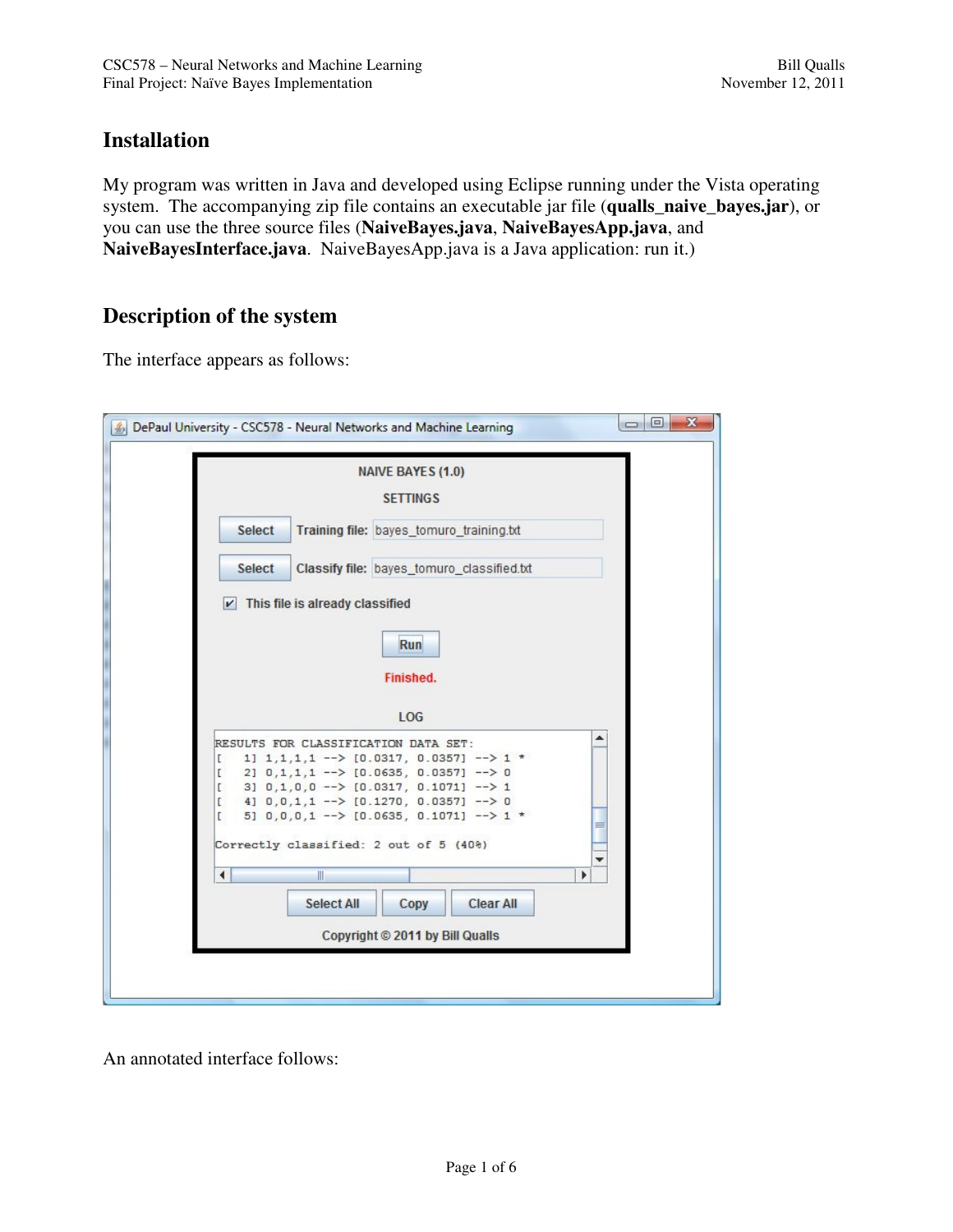

| <b>Item</b>    | <b>Description</b>                                                                      |
|----------------|-----------------------------------------------------------------------------------------|
|                | Click here to choose the training file via a file chooser dialog.                       |
| 2              | Name of the chosen training file shows here.                                            |
| 3              | Click here to choose the testing file via a file chooser dialog.                        |
| $\overline{4}$ | Name of the chosen testing file shows here.                                             |
| $\mathfrak{S}$ | Select the check box if the testing file is already classified.                         |
| 6              | Click the Run button to run the program through to completion.                          |
| 7              | Status and error messages appear here.                                                  |
| 8              | Scroll pane containing a log of inputs and outputs.                                     |
| 9              | Click the Select All button to select the entire scroll pane.                           |
| 10             | Click the Copy button to copy the selected area within the scroll pane to the paste     |
|                | buffer. This allows the user to copy the scroll pane to Notepad, Word, etc.             |
| 11             | Click here to clear the entire scroll pane. You might choose to do so after each run to |
|                | make better use of the Select All (item 9) and Copy (item 10) buttons.                  |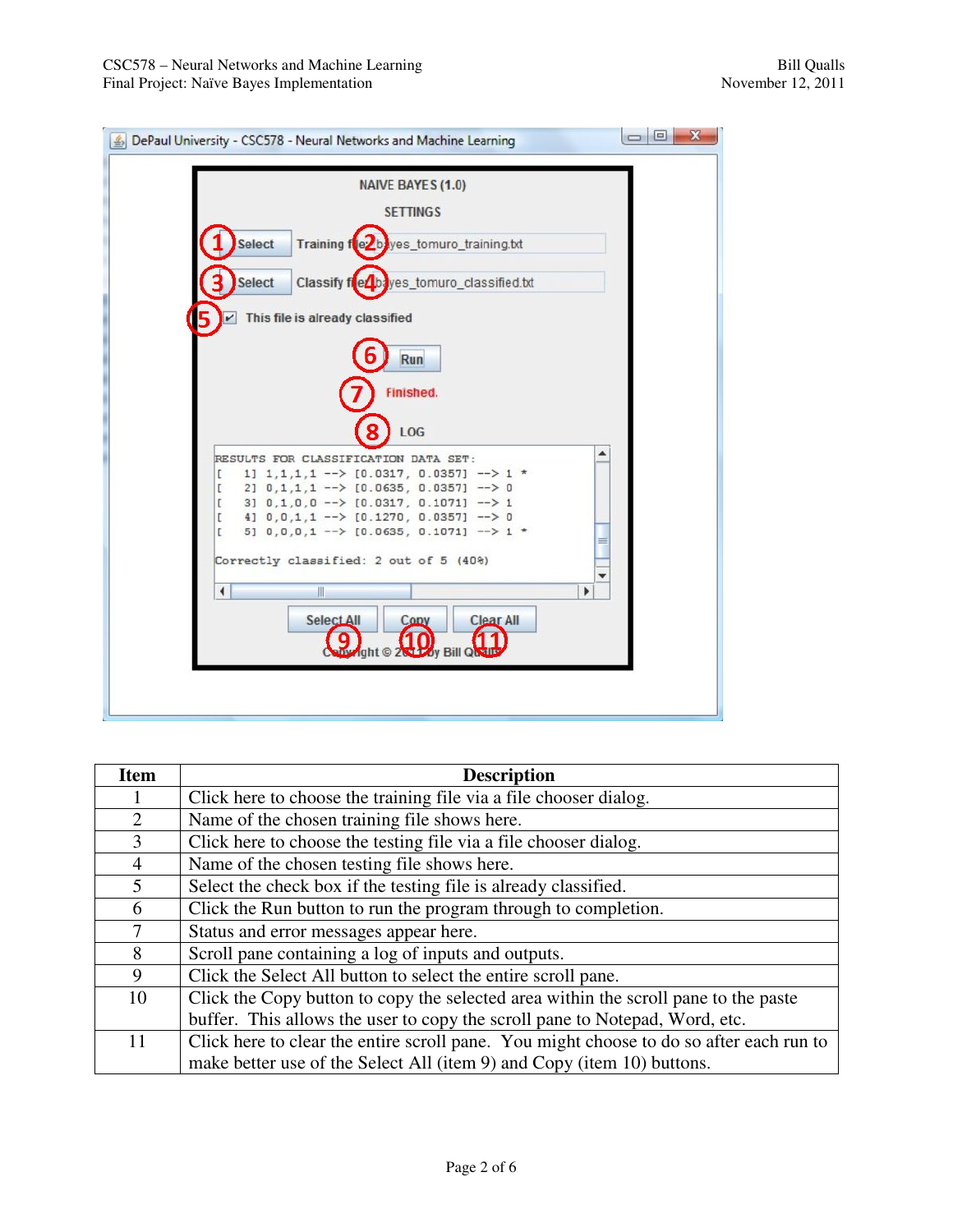### **Sample Inputs**

This is an example of an input **training** file. Note that if the first column is an asterisk, the like is treated as a comment:

```
* BAYES EXAMPLE<br>* Using data fr
    Using data from Dr. Tomuro's homework #3, problem #2
* 
1,0,0,0 
0,1,1,0 
0,0,1,0 
1,0,0,10,0,1,1 
0,1,0,1 
1,1,0,1
```
This is an example of an input **testing** file which is *not* already classified:

1,1,1  $0, 1, 1$ 0,1,0 0,0,1  $0, 0, 0$ 

This is an example of an input **testing** file which *is* already classified. The class is in the last position on each line:

1,1,1,1 0,1,1,1 0,1,0,0 0,0,1,1 0,0,0,1

## **Sample Outputs**

This is an example of the listing which appears in the log. In this example the testing file is *not* already classified:

```
*** Begin list of training file bayes tomuro training.txt ***
* BAYES EXAMPLE<br>* Using data fre
   Using data from Dr. Tomuro's homework #3, problem #2
* 
     1] 1,0,0,0[ 2] 0,1,1,0 
     [ 3] 0,0,1,0 
\begin{bmatrix} 4 & 1 & 0 & 0 & 1 \\ 5 & 0 & 0 & 1 & 1 \\ 6 & 0 & 1 & 0 & 1 \end{bmatrix}[ 5] 0,0,1,1 
      [ 6] 0, 1, 0, 1[ 7] 1,1,0,1
```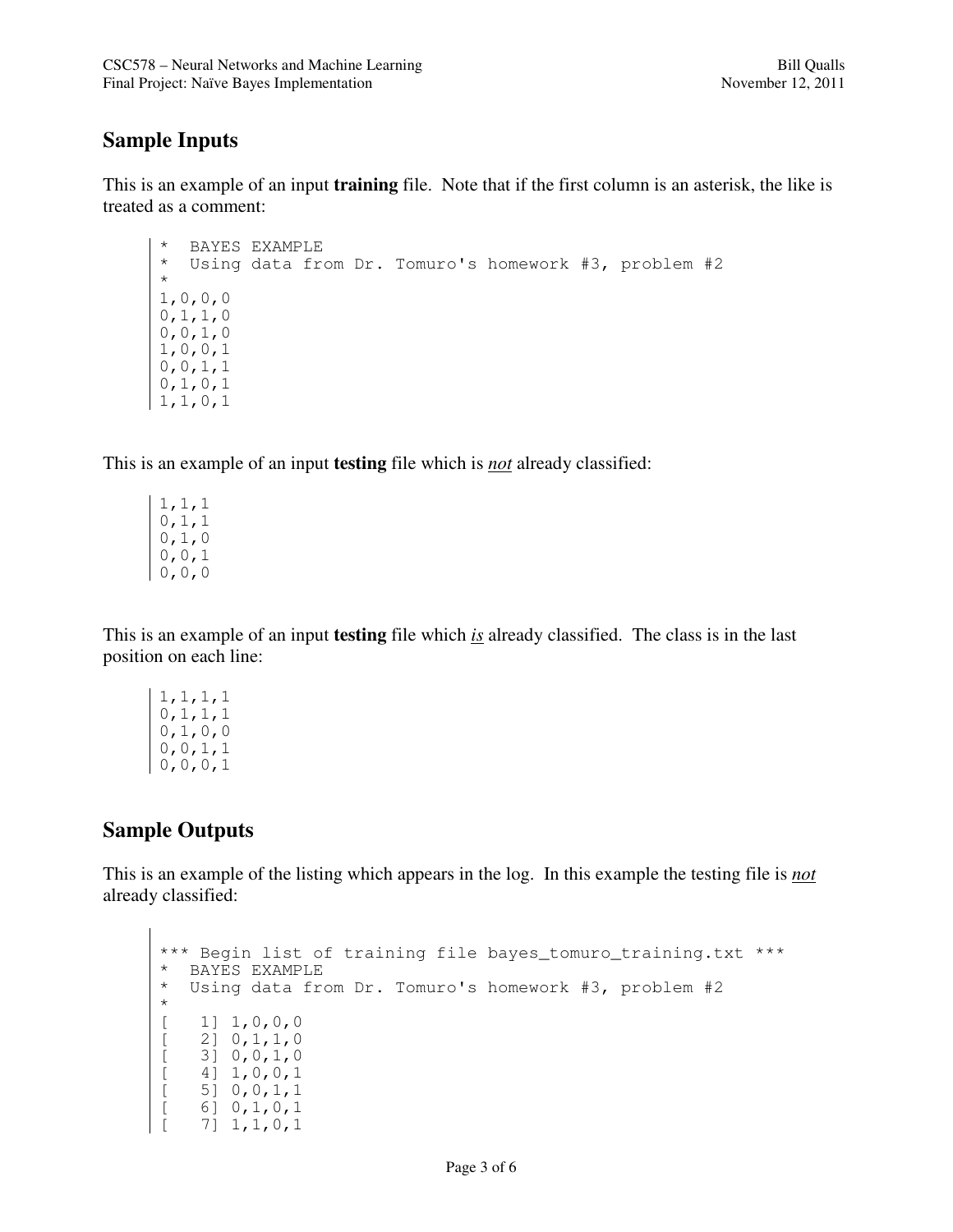```
*** End list of training file bayes_tomuro_training.txt *** 
Training file has 7 rows and 2 attributes. 
RESULTS FOR CLASSIFICATION DATA SET: 
[ 1] 1,1,1 --> [0.0317, 0.0357] --> 1
[ 2] 0,1,1 --> [0.0635, 0.0357] --> 0
[ 3] 0,1,0 --> [0.0317, 0.1071] --> 1
[ 4] 0, 0, 1 --> [0.1270, 0.0357] --> 0
[ 5] 0, 0, 0 --> [0.0635, 0.1071] --> 1
```
This is an example of the listing which appears in the log. In this example the testing file *is* already classified. Lines with the correct classification are marked with an asterisk. The number and percent correctly classified is also shown:

```
*** Begin list of training file bayes_tomuro_training.txt ***
* BAYES EXAMPLE<br>* Using data fr
   Using data from Dr. Tomuro's homework #3, problem #2
* 
[ 1] 1, 0, 0, 0[ 2] 0, 1, 1, 0[ 3] 0, 0, 1, 0[ 4] 1, 0, 0, 1[ 5] 0, 0, 1, 1[ 6] 0, 1, 0, 1[ 7] 1, 1, 0, 1*** End list of training file bayes tomuro training.txt ***
Training file has 7 rows and 2 attributes. 
RESULTS FOR CLASSIFICATION DATA SET: 
[ 1] 1, 1, 1, 1 --> [0.0317, 0.0357] --> 1 *
[ 2] 0,1,1,1 --> [0.0635, 0.0357] --> 0
[ 3] 0,1,0,0 --> [0.0317, 0.1071] --> 1
[ 4] 0, 0, 1, 1 --> [0.1270, 0.0357] --> 0
[ 5] 0,0,0,1 --> [0.0635, 0.1071] --> 1 *
Correctly classified: 2 out of 5 (40%)
```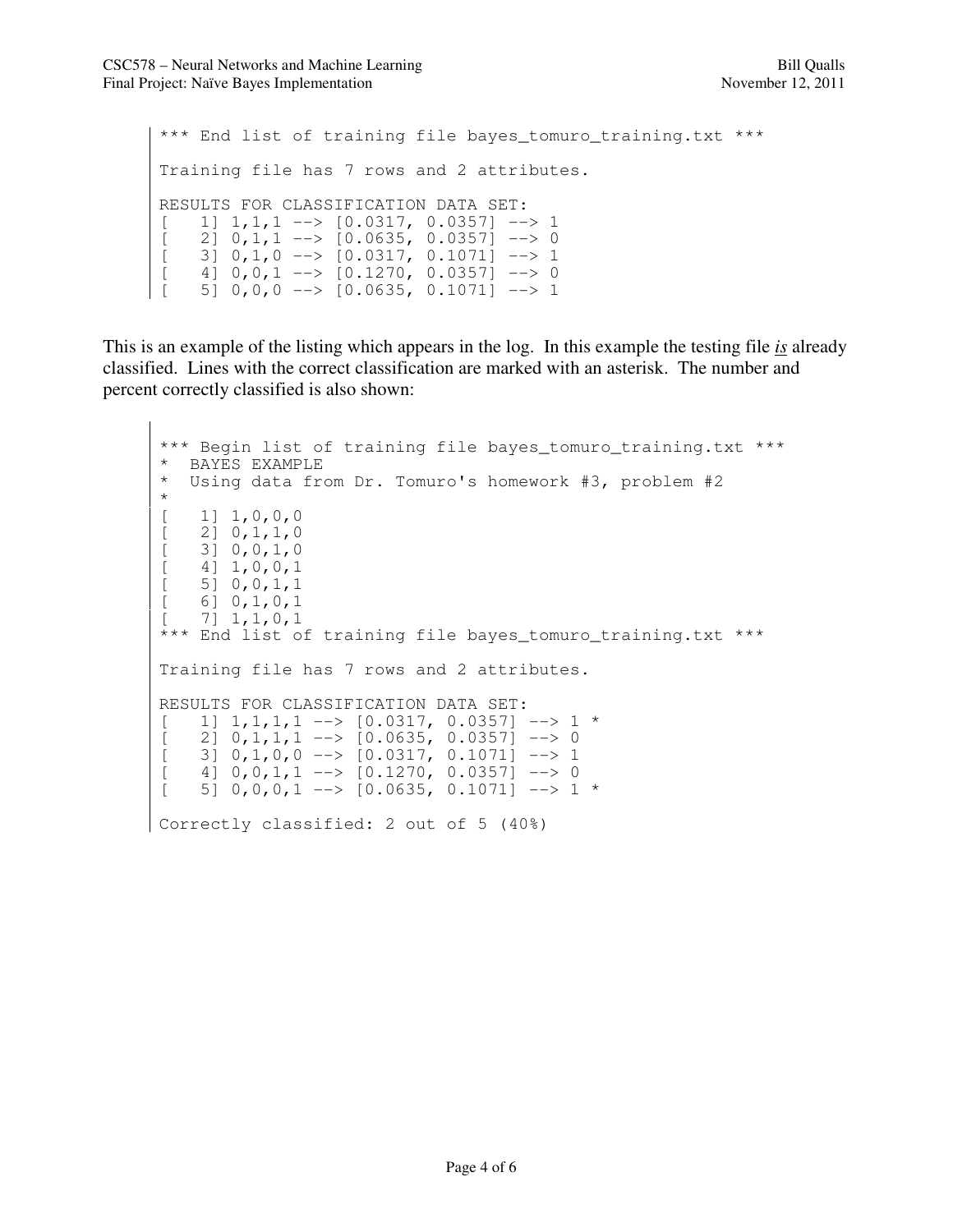### **Other datasets: Meisner**

The dataset in the following example was taken from "Naïve Bayes Classifier Example" by Eric Meisner, retrieved from http://www.inf.u-szeged.hu/~ormandi/ai2/06-naiveBayes-example.pdf on November 10, 2011. My calculated values differ from his because he included another parameter in his formula for  $V_{nb}$ ; specifically, *m* for equivalent sample size. Nevertheless, we had the same conclusion.

```
*** Begin list of training file bayes meisner training.txt ***
* Source: http://www.inf.u-szeged.hu/~ormandi/ai2/06-naiveBayes-example.pdf
* 
* Variable 1 = Color<br>* 0 = Red
  0 = Red1 = Yellow
* Variable 2 = Type 
   0 = Sports
  1 = SUV* Variable 3 = Origin 
   0 = Domestic
  1 = Imported
* Objective = Stolen 
   0 = No1 = Yes* 
* Given data: 
* 1 Red Sports Domestic Yes 
* 2 Red Sports Domestic No 
* 3 Red Sports Domestic Yes 
* 4 Yellow Sports Domestic No 
* 5 Yellow Sports Imported Yes 
* 6 Yellow SUV Imported No 
* 7 Yellow SUV Imported Yes 
* 8 Yellow SUV Domestic No 
* 9 Red SUV Imported No 
* 10 Red Sports Imported Yes 
* 
* Test case: 
* "We want to classify a Red Domestic SUV" 
* 
* Answer: 
* "Since 0.069 > 0.037, our example gets classified as 'NO'" 
* 
[ 1] 0, 0, 0, 1[ 2] 0, 0, 0, 0[ 3] 0,0,0,1 
[ 4] 1, 0, 0, 0[ 5] 1, 0, 1, 16] 1,1,1,0
   [ 7] 1,1,1,1 
   [ 8] 1,1,0,0 
   [ 9] 0,1,1,0 
   [10] 0,0,1,1
*** End list of training file bayes_meisner_training.txt *** 
Training file has 10 rows and 2 attributes. 
RESULTS FOR CLASSIFICATION DATA SET: 
[ 1] 0,1,0,0 \longrightarrow [0.0720, 0.0240] --> 0 *
Correctly classified: 1 out of 1 (100%)
```